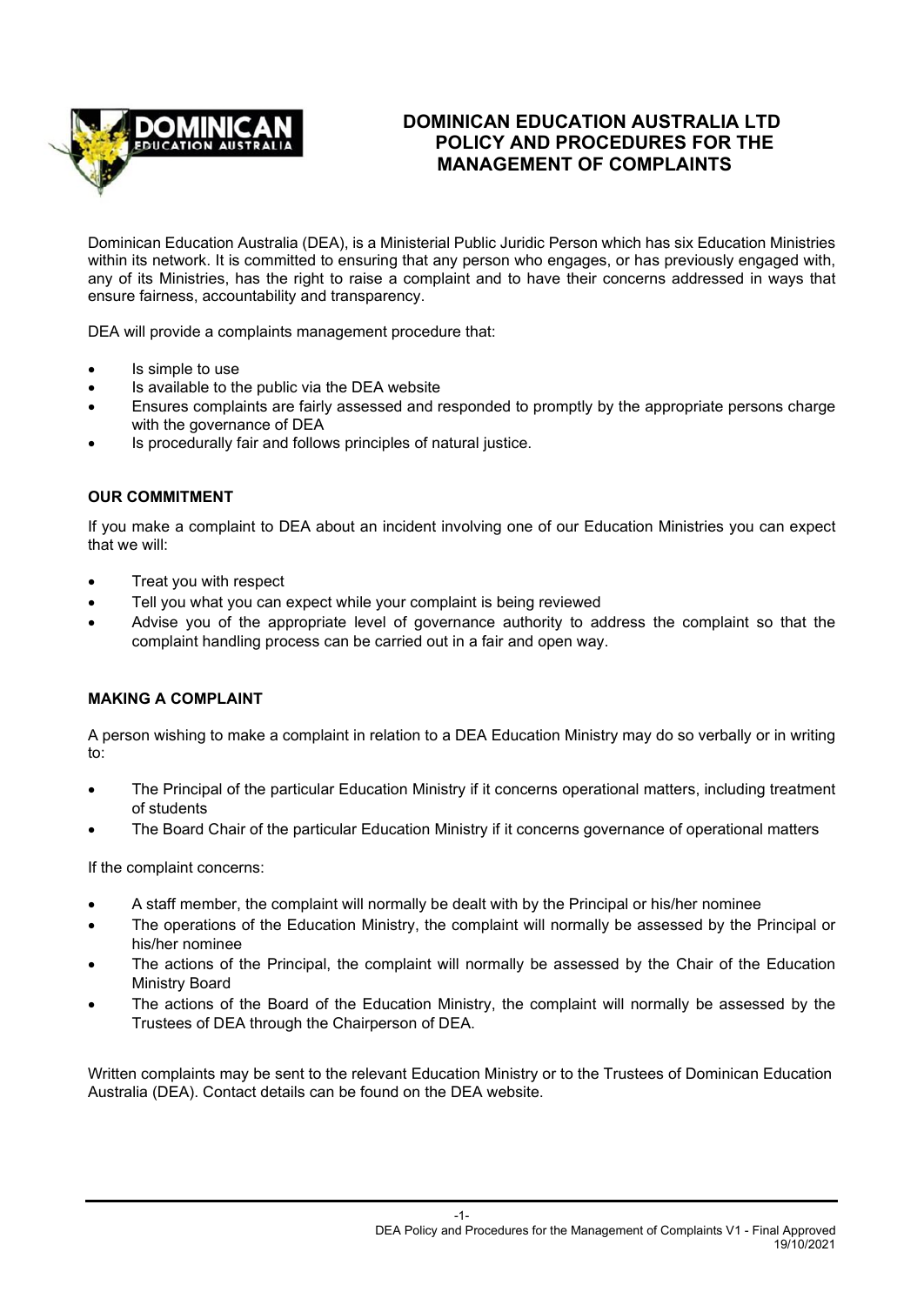## **Historical Complaints**

A person wishing to make a complaint relating to a time before the creation of DEA on 11<sup>th</sup> January 2016, then your complaint may be assessed by the relevant Congregational Leader:

- the Congregation of the Dominican Sisters of North Adelaide (St Dominic's Priory College),
- the Holy Cross Congregation of Dominican Sisters, Adelaide (Cabra Dominican College, St Mary's College)
- the Congregation of the Dominican Sisters of Eastern Australia and the Solomon Islands (Santa Sabina College, St Lucy's School, Siena College)

## **PROCEDURES FOR COMPLAINTS MANAGEMENT TO THE TRUSTEES OF DEA**

The person managing complaints to the DEA Trustees will be responsible for:

- 1. Registering the complaint:
- Documenting the complaint if received by phone
- Registering the complaint in the DEA Complaints Register
- Informing the complainant that their complaint has been received and advising them about the most relevant authority which will investigate the complaint, including providing relevant contact details or seeking permission to share the complaint as received.
- 2. When the DEA Board of Trustees are investigating the complaint:
- Examining the complaint within 7 working days of the complaint being received
- Informing the complainant in writing within 10 working days of the complaint being received of what is being done to investigate and resolve it, and the expected timeframe for resolution.

As far as possible, complaints or appeals will be investigated and resolved within 20 working days of being received. If this timeframe cannot be met, the complainant will be informed of the reasons why and of the alternative timeframe for resolution.

## **RECORD KEEPING**

A register of complaints will be kept by DEA. The register will be maintained by the CEO and will record for each complaint:

- Details of the complainant and the nature of the complaint
- Date lodged
- Action taken
- Date of resolution and reason for decision
- Indication of complainant being notified of outcome
- Complainant response and any further action

Copies of all correspondence and other materials received by DEA in connection with a complaint will be kept for 50 years.

The Complaints Register and files will be kept confidential and access of restricted to the CEO and the Board of DEA Trustees.

A statistical summary of the complaints and appeals will also be kept by DEA and maintained by the CEO who will be responsible for preparing a report on received feedback and complaints once a quarter for the DEA Board.